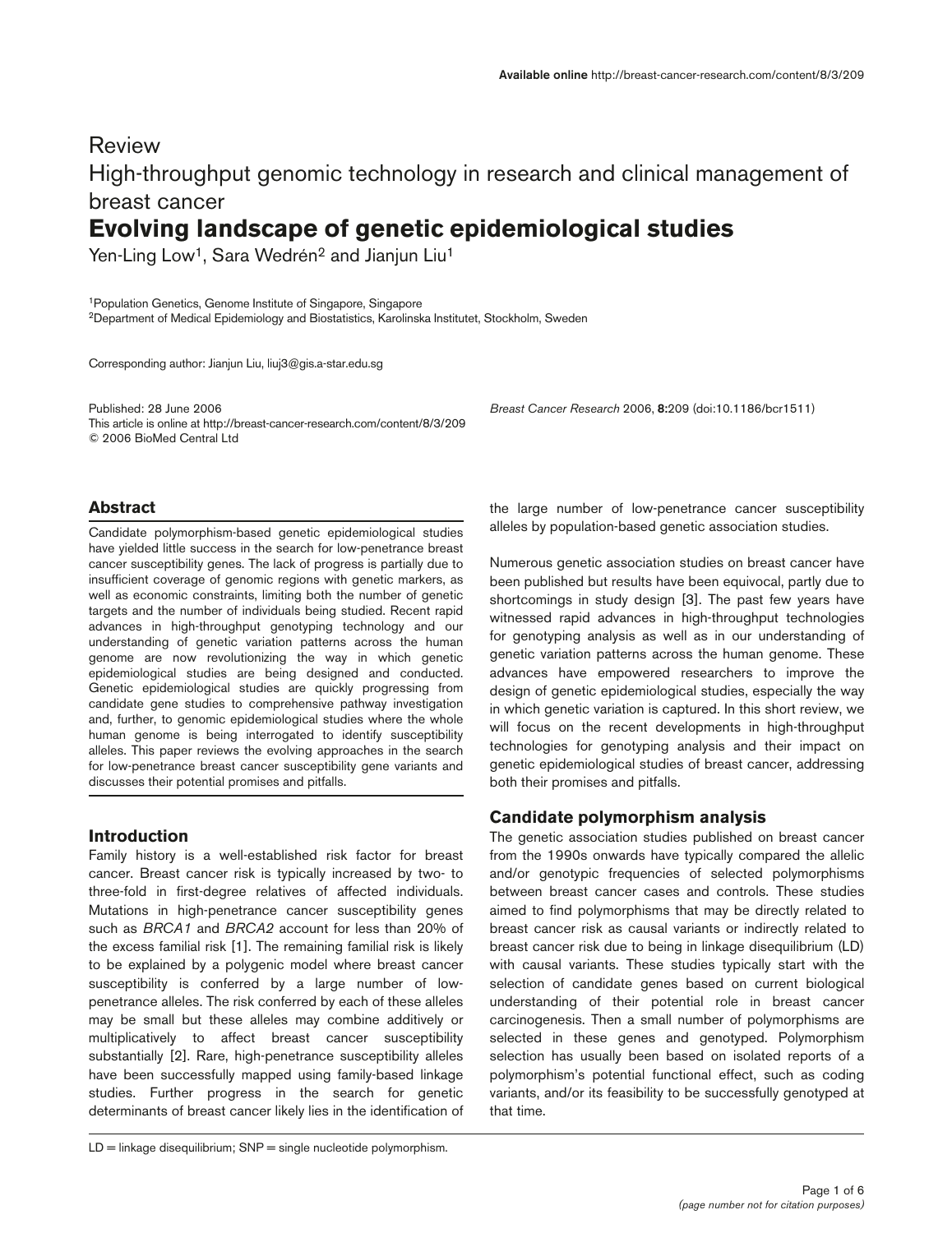Moving from family-based linkage studies to populationbased genetic association analysis causes a shift from microsatellite markers to single nucleotide polymorphisms (SNPs) as the leading marker for genetic analysis. Microsatellite markers have been extremely useful in mapping causal genetic variants in family pedigrees and have been successfully used to identify high-penetrance genes, as in the case of *BRCA1* [4]. But microsatellite markers are less efficient in population-based genetic association analysis and have rarely been used in the search for low-penetrance alleles using unrelated subjects [5,6], partly due to their relatively high mutation rate and complex mutation patterns. Compared to microsatellite markers, SNPs are stable, more abundant, associated with lower genotyping error, easier to automate and thus cheaper in terms of cost and labor. The availability of detailed information on LD patterns of SNPs has also enabled genetic variation to be captured more effectively using SNPs. Hence, SNPs have increasingly dominated the field of population-based genetic association studies in breast cancer. Examples of genes investigated using candidate SNPs include the steroid hormone metabolism genes (*CYP17*, *CYP19*, *COMT*, *SHBG*), estrogen-signaling genes (*ESR1*, *ESR2*), carcinogen metabolism genes (*CYP1A1*, *NAT1*, *NAT2*, *GSTM1*) and DNA repair genes (*XRCC1-3*, *ATM*) [7-9]. Although being commonly termed candidate gene analysis, such studies can at most qualify as candidate polymorphism analysis since only a very small number of polymorphisms within each gene were evaluated and these cannot be assumed to represent the whole gene, especially if the gene is large.

Despite huge efforts being invested in population-based genetic association studies of breast cancer, the outcome has not been satisfactory. The low throughput and high cost of genotyping analysis has constrained investigators to studying only a few polymorphisms within a few candidate genes in a limited number of samples. Positive results have been rare and often not replicated in subsequent studies. It is possible that the generally negative findings of past studies may be due to a true absence of risk alleles of moderate to high effect for breast cancer. But given both poor coverage and inadequate power of past studies, causal alleles are likely to be missed even if they exist. Hence negative results of such studies could not be used as evidence to rule out the role of a particular gene in breast cancer risk. To illustrate the problem of inadequate power, a systematic review of genetic association studies of breast cancer found 46 case-control studies published between 1983 and July 1998. Most studies were small, with the median number of cases and controls combined being 391 (range 58 to 1,431). From power calculations, a study of 315 cases and 315 controls will be needed to detect a risk allele with a frequency of 20% conferring a relative risk of 2.5 with 90% power at the 5% significance level. Only 10 out of 46 studies met these criteria [8]. It has been further argued that to reduce false positives arising from multiple testing, a significance level of

10<sup>-4</sup> should be used for candidate gene studies. Then a study of approximately 1,000 cases and 1,000 controls will be needed to detect a susceptibility allele with a frequency of 20% conferring a relative risk of 1.5 [10]. Few candidate polymorphism studies in breast cancer have managed to fulfill such criteria. In summary, limited progress has been made by such candidate polymorphism-based genetic epidemiological studies in identifying low-penetrance risk alleles for breast cancer.

# **Recent developments in high-throughput genotyping technology**

The rapid development of high-throughput technology for SNP genotyping over the past few years has resulted in a wide variety of SNP genotyping platforms now available for use, each with unique features. On platforms such as the Illumina BeadArray™ and the Affymetrix GeneChip® array systems, up to thousands of SNPs can be analyzed simultaneously (i.e., multiplexed) in each sample. These have dramatically increased the throughput of genotyping and brought down the genotyping cost per SNP. Such platforms are well suited for large-scale screening studies where thousands of SNPs are analyzed in a fair number of samples. However, due to their high level of multiplexing, total cost, and sometimes lengthy process of initial assay development, these platforms become unwieldy in studies where only a moderate number of SNPs needs to be analyzed. For such studies, Sequenom's MassARRAY® system is one of the better choices as it only requires up to 29 SNPs for each multiplexing assay and requires short assay development time by investigators themselves. Such systems provide greater flexibility and efficiency for investigators to carry out either medium-size studies that target a moderate number of candidate genes or follow-up studies where a limited number of positive findings from initial large-scale screening studies are further investigated in large samples. In situations where only single or a very limited number of SNPs need to be analyzed in a large number of samples (e.g., in confirmation studies), methods such as TaqMan® and Pyrosequencing™ assays are more suitable. Such systems can only genotype very few SNPs at a time but are very robust and efficient. A summary of the main features of some of the main genotyping platforms available for custom SNPs is shown in Table 1. A detailed discussion of SNP genotyping technology is beyond the scope of this review but has been reviewed elsewhere [11-13].

The technological limit of genotyping analysis has been further challenged by the recent release of ultra highthroughput systems from Illumina and Affymetrix. Innovative multiplexing chemistry allows these systems to analyze between approximately 317,000 SNPs (Illumina's Sentrix® humanHap300 beadchip and Infinium™ II assay) and 500,000 SNPs (Affymetrix's GeneChip® Mapping 500K Array) in a single experiment. Both systems are of fixed contents, meaning that all the SNPs for analysis have been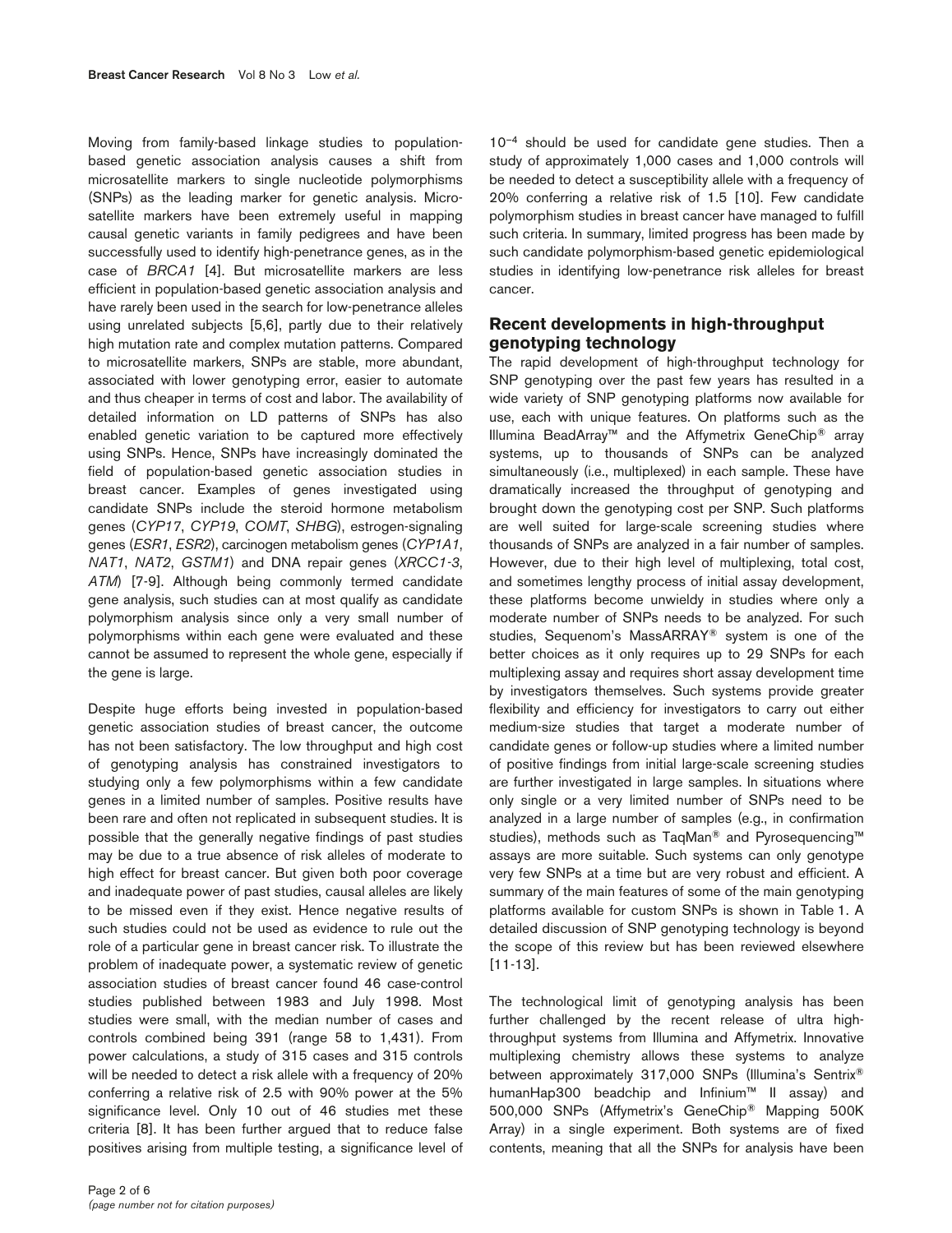#### **Table 1**

#### **Main features of some custom SNP genotyping platforms available**

|                                                        | Assay design                                          | Multiplexing<br>capability   | Throughput<br>(no. of samples<br>per 8 hour<br>working day) | Cost per<br>genotype (at<br>maximal<br>multiplexing) <sup>a</sup> | Type of study design that<br>platform is suitable for        |
|--------------------------------------------------------|-------------------------------------------------------|------------------------------|-------------------------------------------------------------|-------------------------------------------------------------------|--------------------------------------------------------------|
| TagMan <sup>®</sup>                                    | By manufacturer or flexible<br>design by investigator | No                           | Up to 10,000+                                               | >US\$0.30                                                         | Small number of SNPs,<br>large sample size                   |
| Pyrosequencing™                                        | Flexible design by<br>investigator                    | From 1 to 3                  | Up to $4,000+$                                              | >US\$0.30                                                         | Small number of SNPs.<br>large sample size                   |
| Sequenom<br>MassARRAY®                                 | Flexible design by<br>investigator                    | From 1 to<br>29-plex         | Up to 3,000+                                                | US\$0.05-0.10                                                     | Moderate number of SNPs.<br>small/moderate sample size       |
| Illumina BeadArray™<br>(GoldenGate <sup>®</sup> Assay) | By manufacturer                                       | From 96 to<br>1,536-plex     | Up to 192                                                   | $<$ US\$0.05                                                      | Large number of SNPs,<br>small/moderate/large<br>sample size |
| Affymetrix GeneChip <sup>®</sup>                       | By manufacturer                                       | From 1,500 to<br>20,000-plex | Up to 16                                                    | $<$ US\$0.05                                                      | Large number of SNPs,<br>small/moderate/large<br>sample size |

aThe estimates are heavily influenced by the size of study, that is, large studies will enjoy more efficient usage of reagents and volume-based price discount from manufacturers than medium and small studies. SNP, single nucleotide polymorphism.

pre-selected by the manufacturers. While Illumina's SNP selection is based on the available information on allele frequency and the LD pattern of the human genome from the HapMap project, Affymetrix's SNP selection is generally random and mainly based on the SNPs' feasibility to be genotyped. By driving down the genotyping cost below US\$0.01 per SNP, such systems have transformed wholegenome association analysis into reality.

The technological advancements in genotyping analysis, coupled with the extensive collection of validated SNPs and knowledge of LD patterns across the human genome from the HapMap project, have transformed the landscape of genetic epidemiological studies. These advancements have allowed us to progress from the investigation of candidate polymorphisms to truly comprehensive candidate gene and whole-genome studies.

## **Comprehensive candidate gene study using the haplotype tagging approach**

Knowledge of LD patterns across different genes has given rise to the haplotype tagging approach as an efficient way of conducting comprehensive candidate gene studies. Due to the extensive non-independence between SNPs and the limited haplotype diversity within regions of strong LD (LD blocks) in the human genome, only a subset of selected SNPs, instead of all variants, needs to be analyzed to capture the majority of common genetic variation within such blocks. With an average LD block size of between 11 and 22 kb and assuming 3 to 5 haplotypes per block, it has been estimated that around 300,000 to 1,000,000 well-chosen tagging SNPs (in non-African and African samples, respectively) would be required to capture the 10 million SNPs that are

thought to exist [14]. Equipped with large sample sizes and efficient coverage of all genetic variation within candidate genes, current genetic epidemiological studies are expected to stand a good chance of detecting susceptibility alleles with moderate effects, if they exist. While current genetic association studies are being geared up to a comprehensive coverage of common variants and are thus greatly enhancing the confidence of a negative result, it will be difficult to assertively exclude the role of a candidate gene purely based on the results of LD mapping. Although there is general agreement on the merits of using the haplotype tagging approach in genetic association studies, there are pitfalls [15] and active discussions are still ongoing on several issues, including optimizing tagging SNP selection [16,17] and haplotype construction [18], as well as statistical analysis of such SNP/haplotype data to study disease associations [19].

Genetic association studies on breast cancer that have used haplotype tagging SNPs for candidate gene analysis are starting to appear in the literature. Some examples of genes studied in this manner include *CYP19* [20], *HSD17B1* [21], *EMSY* [22] and *CHEK2* [23], and more results are expected in the near future. Currently, published studies have focused on assessing genetic variation within single candidate genes, but more efforts will be needed to evaluate entire biological pathways or gene families. Genes often work together as part of complex biological pathways. Selecting a single candidate gene within a pathway for genetic epidemiological investigation is likely to be over-simplistic. Instead, genetic variability of entire biological pathways, for example, the estrogen metabolism pathway, should be investigated to evaluate potential association with disease. Although it is no longer technologically challenging to capture most, if not all, of the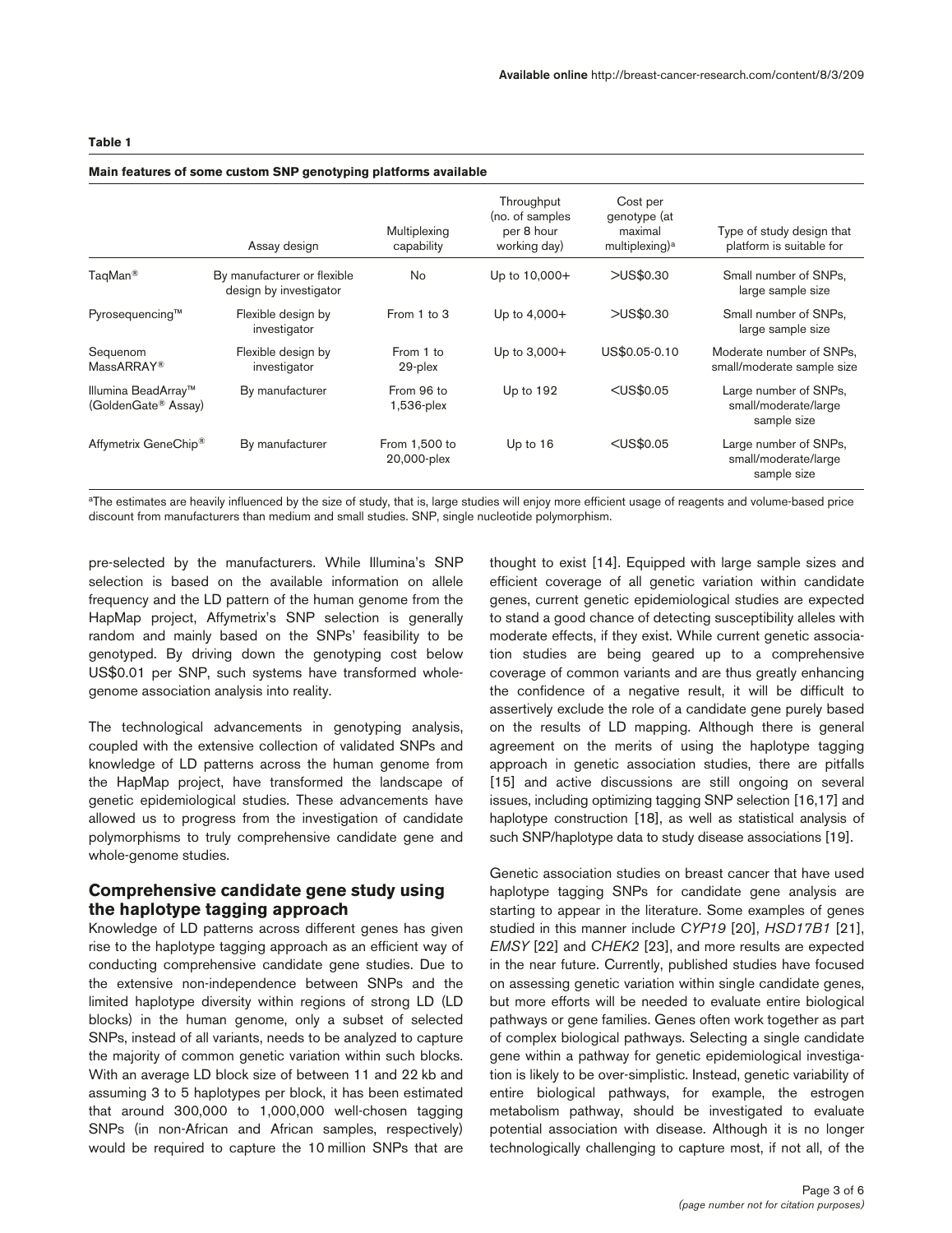common genetic variation within a biological pathway using the haplotype tagging approach, the method for data analysis is not straightforward. Locus-by-locus analysis can detect SNPs associated with moderate main effects. But this method of analysis will become less effective in situations where breast cancer susceptibility is attributed to a fair number of alleles, each of which is only associated with a weak effect (below the threshold for detection) or in situations where susceptibility is attributed to the interaction of multiple SNPs, each with negligible effect. Therefore, success of comprehensive candidate gene studies will rely substantially on the development of new statistical methods for evaluating the cumulative effect of whole biological pathways on susceptibility to breast cancer.

### **Genomic epidemiological studies**

The success of candidate gene studies, whether based on single genes or whole pathways, is constrained by our current biological understanding of breast carcinogenesis. Since breast carcinogenesis is a complex and still only partially understood process, it is likely that many important genes are overlooked in candidate gene studies. Such a limitation can only be overcome by genomic epidemiological studies where no prior biological hypotheses are assumed and the entire human genome is targeted for identifying genetic variation associated with breast cancer susceptibility. Several research groups have embarked on whole genome association studies in breast cancer but no results have been published yet. The use of whole genome scans in genetic association studies is still in its infancy. Design issues for genome-wide association studies are still evolving and have been reviewed elsewhere [24,25].

Although promising, genome-wide association studies bring about major challenges in regard to data analysis. Genetic epidemiological studies have conventionally been designed in such a way that a relatively small number of potential risk factors (both genetic and non-genetic) are evaluated in a much larger number of samples. Locus-by-locus approaches for statistical analysis are well developed for such designs to evaluate the main effect of a genetic variant and simple interactions between genetic variants. In contrast, genomewide association studies are expected to involve analysis of hundreds of thousands of SNPs in several hundred (or thousand) samples. This means that the number of testing targets will be far greater than the number of samples, which is unfavorable for a conventional locus-by-locus statistical analysis approach. This issue has already emerged when attempting to extend the candidate gene approach to studying multiple genes in a pathway but will become greatly compounded in the whole genome analysis. By performing a locus-by-locus test on each of the hundreds of thousands of SNPs in a moderate sample size, a large number of false positive findings are expected to be generated in addition to the expected small number of true positive results. Because the true risk alleles are likely to be associated with moderate

effects, the true positive association results are by no means guaranteed to enjoy stronger statistical evidence than the false positive ones. Although Bonferroni correction or false discovery rate can be used to control the adverse effect of multiple testing and reduce the false positive rate, they cannot improve the power for detection. As a means of validating initial positive findings, a two-stage design may be used in which a large number of potential positive findings from the initial genome-wide analysis are tested in a much bigger sample. But the efficiency of such a design still needs to be proven by real studies. Hypothesis-free attempts to identify interactions among genetic variants at the genomic level will be even more challenging, due to the immense number of tests involved. Initial simulation analysis has demonstrated the feasibility of performing genome-wide interaction analysis [26], but more will need to be done to verify its efficiency.

### **Future directions**

Looking ahead, the technical barriers to genotyping are unlikely to be a limiting factor. Future breakthroughs in the search for breast cancer susceptibility genes will probably hinge heavily on devising novel data analysis strategies to make sense out of the vast amount of data generated. Although still speculative, novel statistical and/or mathematical approaches that allow the incorporation of the information of biological network and genomic structure will likely champion the field of data analysis.

With the vast amount of data generated from high throughput genotyping, many genetic association findings are expected. Replication will be needed and functional verification will need to be conducted to identify true causal alleles. Efforts to devise efficient methods for functional validation would accelerate the accumulation of well-founded evidence. Despite all the promises held by genome-wide association studies, if such studies are not handled properly, large numbers of false positive results will be generated and published. This will result in a significant drain in resources invested in studies with slim prior probabilities of yielding significant findings, which would slow down the search for breast cancer susceptibility genes. Recognizing the promises and the pitfalls of such genomic approaches, efforts are already underway to coordinate genetic association studies to build a roadmap for efficient and effective human genomic epidemiology [27].

Apart from genetic factors, environmental and lifestyle factors also play a substantial role in affecting breast cancer risk [28- 30]. Low penetrance genes most likely act in concert with lifestyle and other environmental factors to affect breast cancer risk. The subtle effects of some genetic variants may be magnified and only become detectable in the presence of certain exposures. Failure to take into account these external factors may hinder the search for breast cancer susceptibility gene variants. For example, the associations between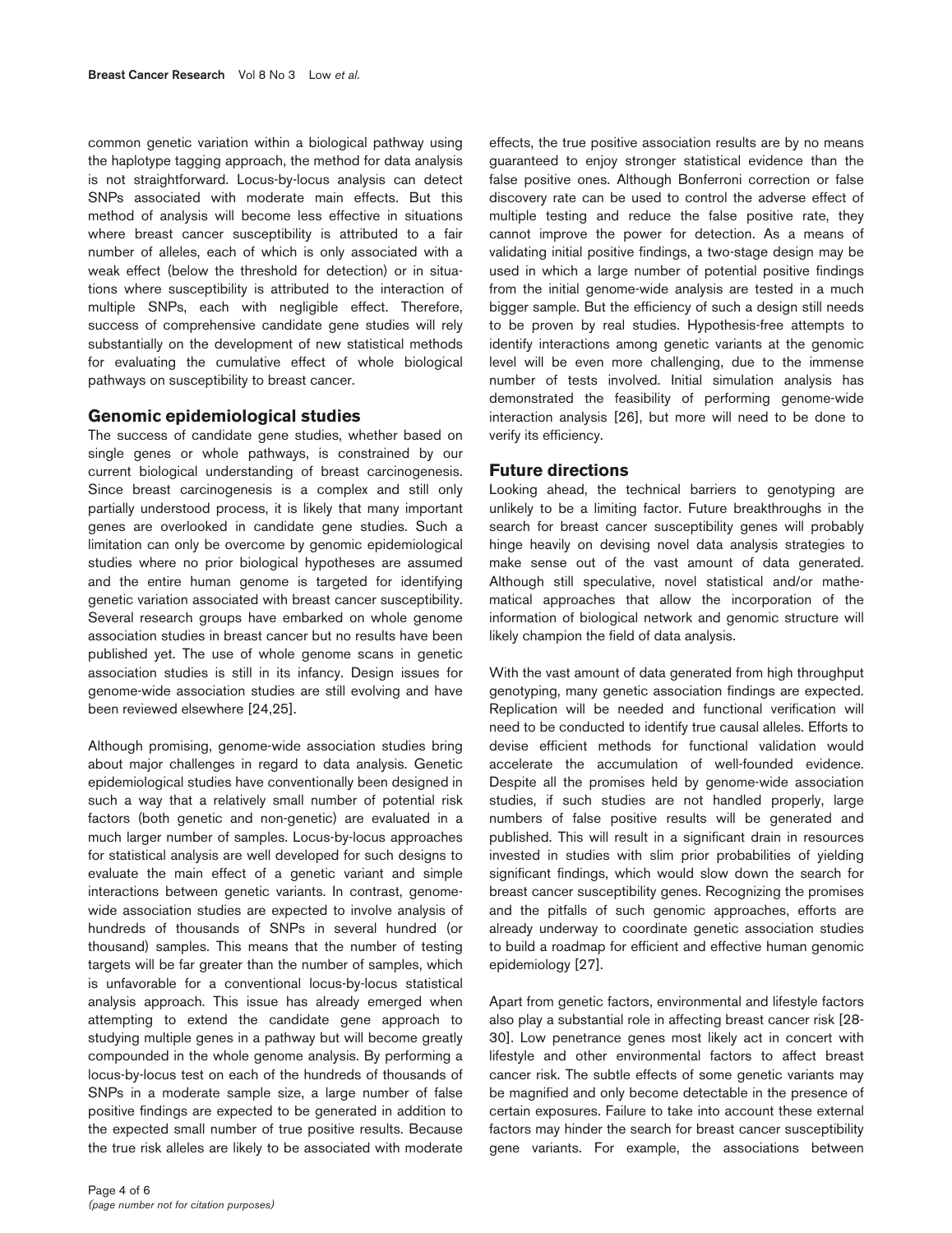**Box 1**

#### **Glossary of terms**

| Genetic epidemiology              | The study of the relationship between<br>variation in specific genes and disease<br>risk                                                 |
|-----------------------------------|------------------------------------------------------------------------------------------------------------------------------------------|
| Genomic epidemiology              | The study of the relationship between<br>variation across the entire human genome<br>and disease risk                                    |
| Haplotype                         | A set of closely linked alleles that tend to<br>be inherited together                                                                    |
| HapMap project                    | A multi-country effort to identify and<br>catalog common genetic variants in<br>humans and work out their haplotype<br>structures        |
| Linkage disequilibrium            | The phenomenon that alleles physically<br>close to each other tend to be correlated<br>and are co-inherited as a block of DNA<br>segment |
| Microsatellite                    | A type of DNA sequence variation where<br>there is tandem repetition of a short DNA<br>sequence (usually two to four<br>nucleotides)     |
| Penetrance                        | Probability that a deleterious gene variant<br>will actually result in disease                                                           |
| Polymorphism                      | Variation in DNA sequence among<br>individuals                                                                                           |
| Single nucleotide<br>polymorphism | A type of DNA sequence variation in<br>which a single nucleotide (A, T, C, or G)<br>in the genome sequence is altered                    |

polymorphisms in DNA repair genes and breast cancer risk were only detectable in women with a high intake of folate and carotenoids [31,32]. Studies of such gene-environment interactions will not only help in the search for lowpenetrance gene variants affecting breast cancer risk, but can also uncover ways by which risk may be modified.

Finally, it deserves to be mentioned that no amount of genetic, technological or statistical sophistication can compensate for a badly devised study. Sound epidemiological design remains fundamental in order to obtain valid and reproducible genomic epidemiological results. Sufficient numbers of carefully defined cases and appropriately chosen controls with accurate information about potential

This article is part of a review series on *High-throughput genomic technology in research and clinical management of breast cancer*, edited by Yudi Pawitan and Per Hall.

Other articles in the series can be found online at http://breast-cancer-research.com/articles/ review-series.asp?series=bcr\_Genomic

confounders and effect modifiers are needed. Ideally such study samples will be derived from large prospective studies.

## **Competing interests**

The authors declare that they have no competing interests.

#### **References**

- Anglian Breast Cancer Study Group: Prevalence and pene**trance of BRCA1 and BRCA2 mutations in a population-based series of breast cancer cases. Anglian Breast Cancer Study Group.** *Br J Cancer* 2000, **83:**1301-1308.
- 2. Pharoah PD, Antoniou A, Bobrow M, Zimmern RL, Easton DF, Ponder BA: **Polygenic susceptibility to breast cancer and implications for prevention.** *Nat Genet* 2002, **31:**33-36.
- 3. Colhoun HM, McKeigue PM, Davey Smith G: **Problems of reporting genetic associations with complex outcomes.** *Lancet* 2003, **361:**865-872.
- 4. Hall JM, Lee MK, Newman B, Morrow JE, Anderson LA, Huey B, King MC: **Linkage of early-onset familial breast cancer to chromosome 17q21.** *Science* 1990, **250:**1684-1689.
- 5. Risch NJ: **Searching for genetic determinants in the new millennium.** *Nature* 2000, **405:**847-856.
- 6. Savage SA, Chanock SJ: **Using germ-line genetic variation to investigate and treat cancer.** *Drug Discov Today* 2004, **9:**610- 618.
- 7. Kang D: **Genetic polymorphisms and cancer susceptibility of breast cancer in Korean women.** *J Biochem Mol Biol* 2003, **36:** 28-34.
- 8. Dunning AM, Healey CS, Pharoah PD, Teare MD, Ponder BA, Easton DF: **A systematic review of genetic polymorphisms and breast cancer risk.** *Cancer Epidemiol Biomarkers Prev* 1999, **8:** 843-854.
- 9. Coughlin SS, Piper M: **Genetic polymorphisms and risk of breast cancer.** *Cancer Epidemiol Biomarkers Prev* 1999, **8:** 1023-1032.
- 10. Pharoah PD, Dunning AM, Ponder BA, Easton DF: **Association studies for finding cancer-susceptibility genetic variants.** *Nat Rev Cancer* 2004, **4:**850-860.
- 11. Engle LJ, Simpson CL, Landers JE: **Using high-throughput SNP technologies to study cancer.** *Oncogene* 2006, **25:**1594-1601.
- 12. Sobrino B, Brion M, Carracedo A: **SNPs in forensic genetics: a review on SNP typing methodologies.** *Forensic Sci Int* 2005, **154:**181-194.
- 13. Syvanen AC: **Accessing genetic variation: genotyping single nucleotide polymorphisms.** *Nat Rev Genet* 2001, **2:**930-942.
- 14. Gabriel SB, Schaffner SF, Nguyen H, Moore JM, Roy J, Blumenstiel B, Higgins J, DeFelice M, Lochner A, Faggart M, *et al*: **The structure of haplotype blocks in the human genome.** *Science* 2002, **296:**2225-2229.
- 15. Terwilliger JD, Hiekkalinna T: **An utter refutation of the "Fundamental Theorem of the HapMap".** *Eur J Hum Genet* 2006, **14:** 426-437.
- 16. Stram DO: **Software for tag single nucleotide polymorphism selection.** *Hum Genomics* 2005, **2:**144-151.
- 17. Ke X, Miretti MM, Broxholme J, Hunt S, Beck S, Bentley DR, Deloukas P, Cardon LR: **A comparison of tagging methods and their tagging space.** *Hum Mol Genet* 2005, **14:**2757-2767.
- 18. Adkins RM: **Comparison of the accuracy of methods of computational haplotype inference using a large empirical dataset.** *BMC Genet* 2004, **5:**22.
- 19. Clayton D, Chapman J, Cooper J: **Use of unphased multilocus genotype data in indirect association studies.** *Genet Epidemiol* 2004, **27:**415-428.
- 20. Haiman CA, Stram DO, Pike MC, Kolonel LN, Burtt NP, Altshuler D, Hirschhorn J, Henderson BE: **A comprehensive haplotype analysis of CYP19 and breast cancer risk: the Multiethnic Cohort.** *Hum Mol Genet* 2003, **12:**2679-2692.
- 21. Feigelson HS, Cox DG, Cann HM, Wacholder S, Kaaks R, Henderson BE, Albanes D, Altshuler D, Berglund G, Berrino F, *et al*: **Haplotype analysis of the HSD17B1 gene and risk of breast cancer: A comprehensive approach to multicenter analyses of prospective cohort studies.** *Cancer Res* 2006, **66:**2468-2475.
- 22. Benusiglio PR, Lesueur F, Luccarini C, McIntosh J, Luben RN, Smith P, Dunning A, Easton DF, Ponder BA, Pharoah PD: **Common variation in EMSY and risk of breast and ovarian**